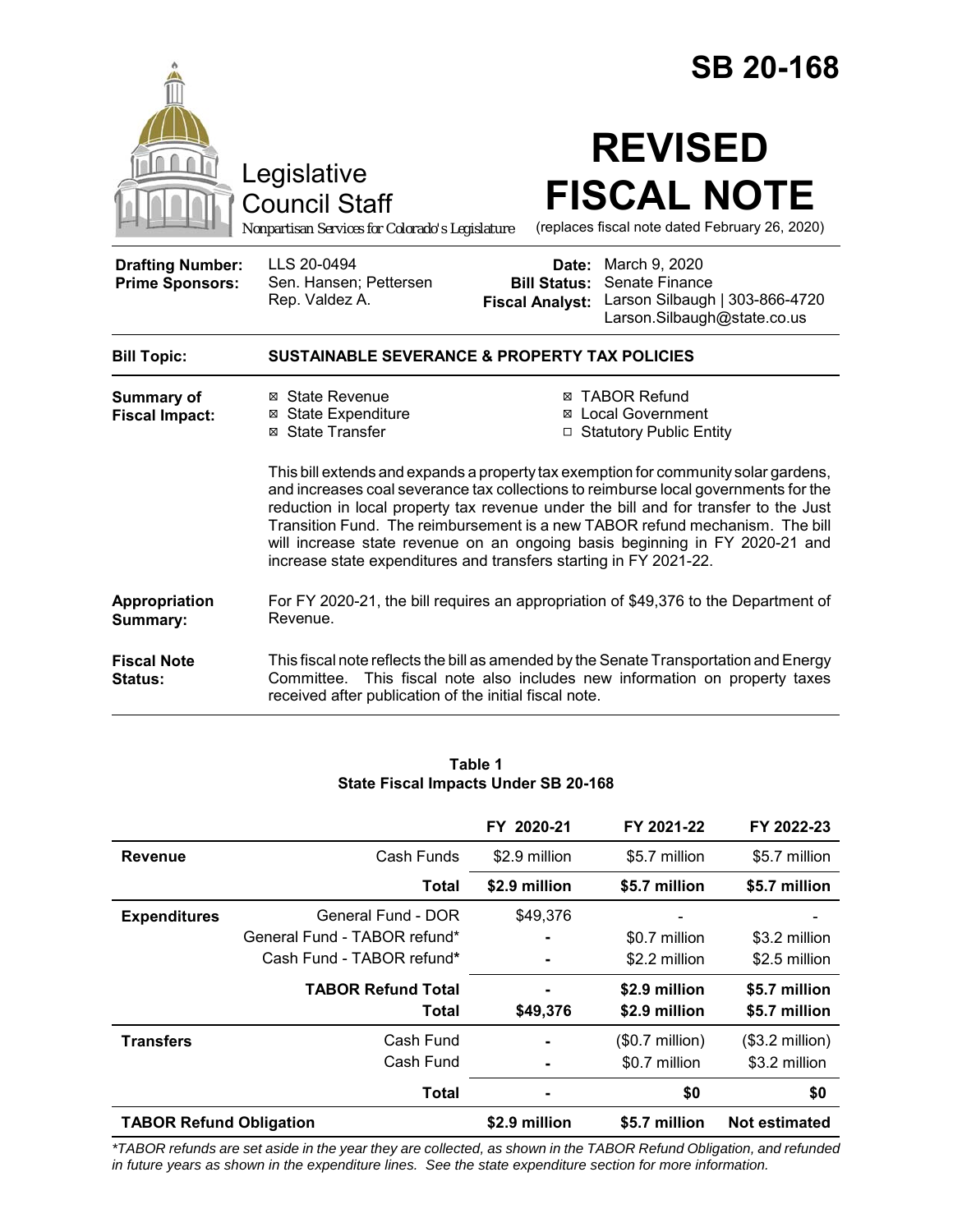## **Summary of Legislation**

This bill extends and expands a property tax exemption for community solar gardens (CSGs), increases coal severance tax collections, reimburses local governments for the reduction in local property tax revenue, creates an new TABOR refund mechanism, and transfers money into the Just Transition Cash Fund, as described below.

**Property tax exemption for community solar gardens.** The bill extends the existing property tax exemption for CSG property used to generate electricity for residential, governmental, and non-profit customers by five years until 2026 and expands the CSG exemption to state-assessed property. The bill also specifies that CSG property be valued based on the 30-year income of the property rather than the cost basis.

**Increase coal severance tax collections.** Under current law, the first 300,000 tons of coal produced each quarter by each mine is exempt from the coal severance tax. The bill discontinues this severance tax exemption effective January 1, 2021.

Coal severance taxpayers are allowed to take a credit equal to 50 percent of severance taxes paid on underground coal. The bill eliminates this credit effective January 1, 2021.

**Sustainable Energy Tax Policy Fund and new TABOR refund mechanism.** The bill creates the Sustainable Energy Tax Policy Fund (fund), which will receive the additional coal severance tax revenue generated under the bill. The fund will be used to reimburse local governments for the reduction in property tax revenue from the bill. Expenditures from the fund are accounted for as a TABOR refund mechanism. When there is insufficient revenue in the fund, the bill requires a General Fund expenditure to reimburse local governments for reduced property taxes.

**Transfers to the Just Transition Cash Fund.** The bill transfers any revenue in excess of the reimbursement to local governments into the Just Transition Cash Fund. The Just Transition Cash Fund was created in HB 19-1314 to assist communities and workers whose coal-related industries and jobs are subject to significant economic transition.

## **Background and Assumptions**

**Community solar gardens.** As of January 2019, CSGs capable of producing 231 megawatts of power had been contracted to be distributed by Xcel Energy and Black Hills Energy. CSGs producing about 62 megawatts were actually in operation as of 2019, the most recent data available. These CSG properties are operated independently, and the power is sold for distribution to the utilities. Currently, every CSG in the state is under 2 megawatts and county assessors, rather than the Division of Property Taxation, will be responsible for valuing the property when the exemption expires.

**Valuation for property taxes.** CSGs are currently assessed based on the cost method of valuation. The actual value is determined based on the cost to install the property and then the value of the property is depreciated over an expected 20-year life cycle. The bill requires CSGs to be valued based on the expected income of the property over a 30-year cycle. The change in valuation methods will result in stable taxes over a 30-year period, rather than a declining value of a 20-year period.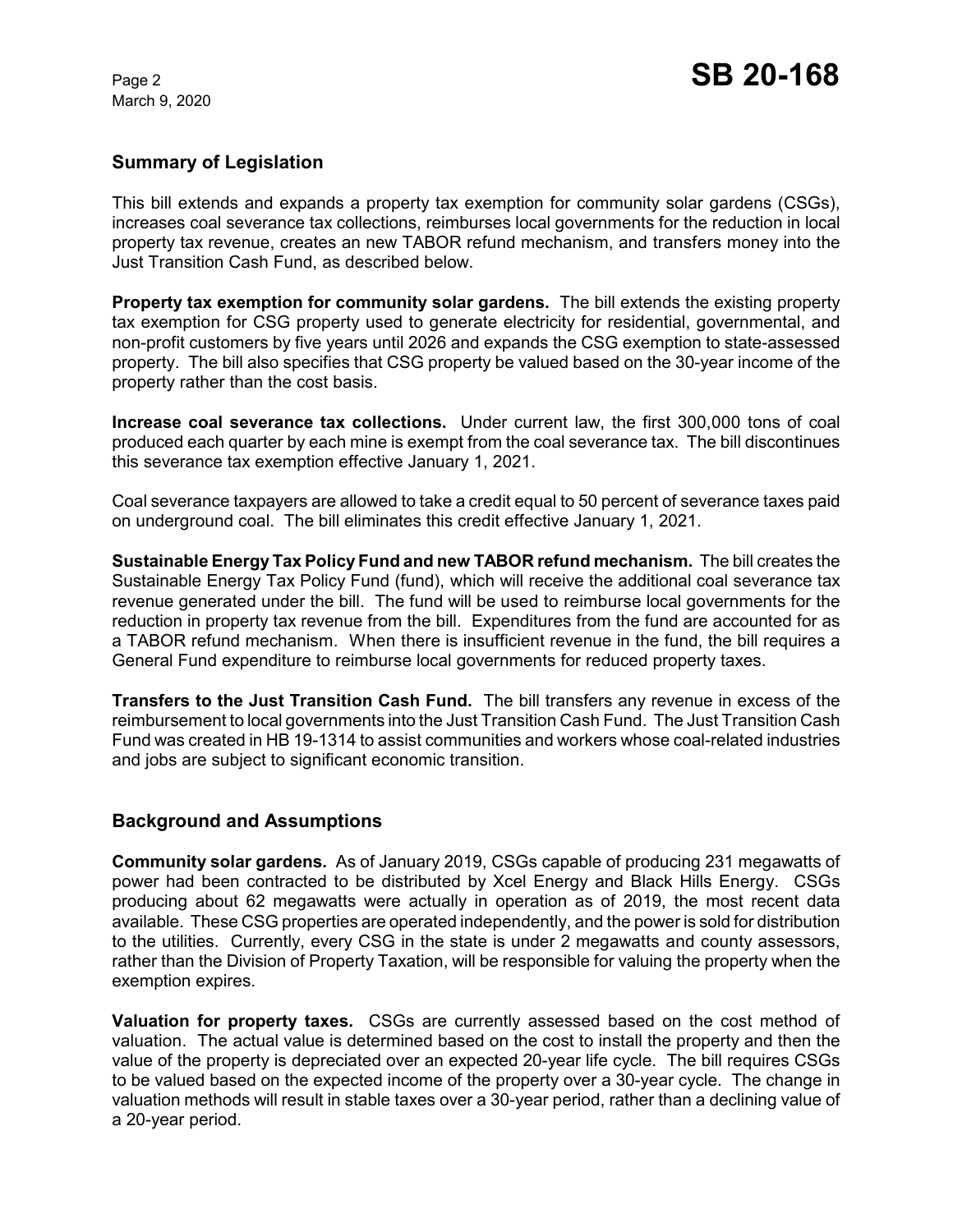Figure 1 compares methods of valuation of a \$500,000 property for 30 years. Under the cost approach, the value of the property is \$500,000 in year 1 and declines to a residual value of about 10 percent of the original value in year 19. Under the income method, the value is \$175,000 each year for 30 years. Compared with current law, the bill will reduce the valuation for property taxes early in the life of the CSG and increase the valuation later in the life of the CSG.



**Property tax exemption.** It is anticipated that 68.6 percent of contracted CSGs will be operational in 2021 and 82.8 percent will be operational in 2022. Based on the valuation method described in the bill, it is estimated that the bill will reduce the taxable value by \$25.8 million for property tax year 2021 and \$28.5 million in 2022. Using average mills for each county in 2018, the most recent data available, this reduction in assessed value will reduce local property tax revenue, to be backfilled by severance tax revenue under the bill, by an estimated \$2.2 million in FY 2021-22 and \$2.5 million in FY 2022-23. The amount will increase as more CSGs are constructed.

## **State Revenue**

The bill increases coal severance tax revenue by \$2.9 million in FY 2020-21 (half-year impact) and \$5.7 million in FY 2021-22. Revenue generated by the bill is deposited into a the newly created Sustainable Energy Tax Policy Fund, which is subject to TABOR.

**Removal of the severance tax exemption for initial quantity of coal.** In FY 2018-19, approximately 46.6 percent of coal produced in Colorado was exempt from severance taxation. Repealing the exemption is estimated to increase the amount of coal subject to severance taxes by the same percentage.

**Removal of credit for underground coal.** In FY 2018-19, 10.4 million tons of underground coal was mined. The credit for underground coal reduced coal severance taxes by \$0.42 for each ton mined.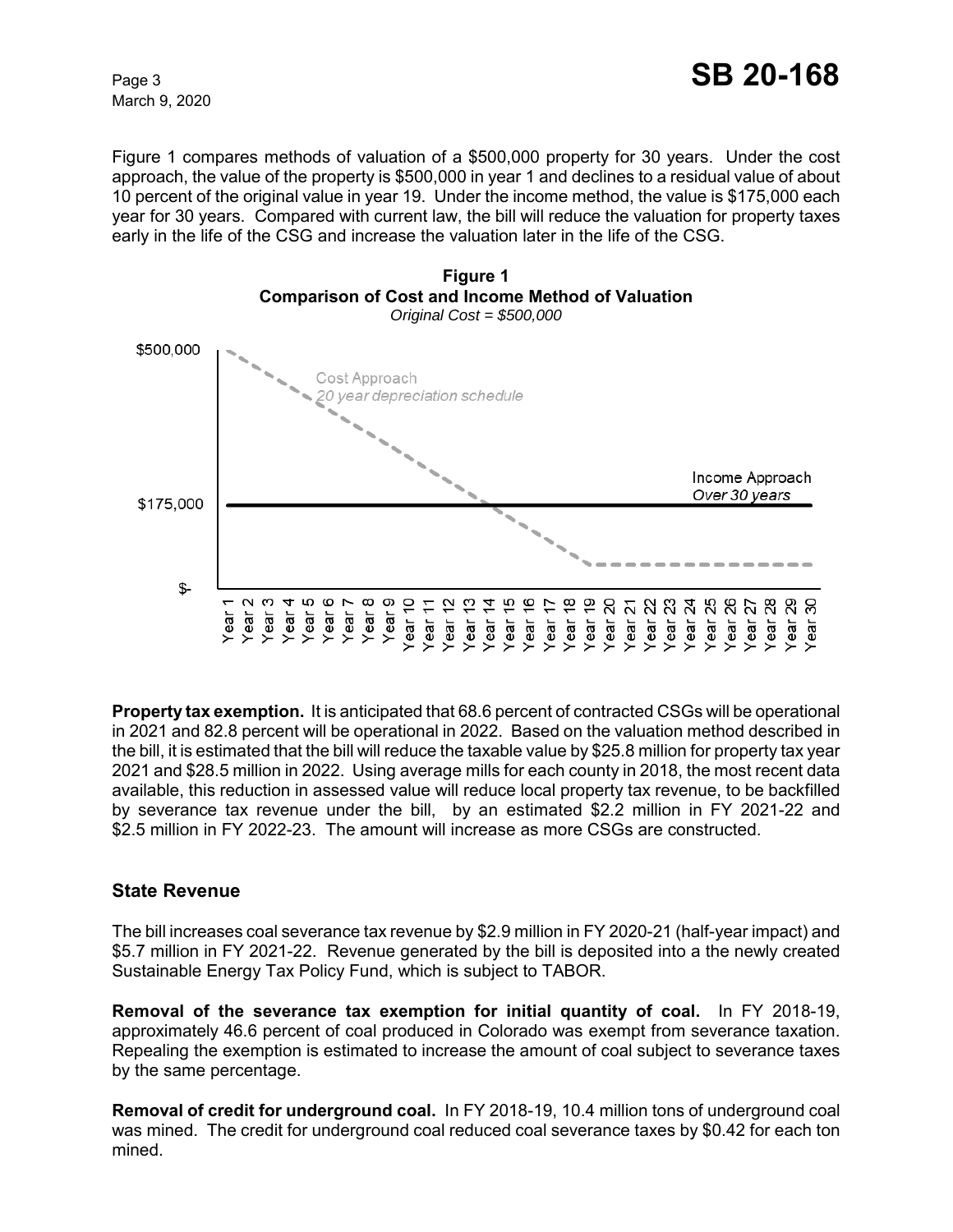**Forecast for coal severance tax revenue.** Table 2 shows the current law forecast for coal severance tax revenue, and the additional revenue from eliminating the exemption for the first 300,000 tons mined per quarter and the tax credit for underground coal for FY 2019-20 through FY 2021-22, the end of the forecast period. The revenue impact for FY 2020-21 represents a partial year impact to account for accrual accounting.

#### **Table 2 Coal Severance Tax Revenue Under SB 20-168**

|                                  | FY 2020-21    | FY 2021-22    | FY 2022-23*   |
|----------------------------------|---------------|---------------|---------------|
| December 2019 Forecast           | \$3.0 million | \$2.7 million | \$2.7 million |
| First 300,000 Ton Exemption      | \$0.7 million | \$1.3 million | \$1.3 million |
| <b>Underground Coal Credit</b>   | \$2.2 million | \$4.4 million | \$4.4 million |
| <b>Total Coal Severance Tax</b>  | \$5.9 million | \$8.4 million | \$8.4 million |
| Revenue Increase Under SB 20-168 | \$2.9 million | \$5.7 million | \$5.7 million |

*\* A forecast for coal severance tax revenue is not available for FY 2022-23. For illustrative purposes, the fiscal note assumes revenue from FY 2021-22 will be unchanged for FY 2022-23.*

# **State Transfers**

As amended in the Senate Transportation and Energy Committee, the bill transfers any money remaining in the Sustainable Energy Tax Policy Fund after reimbursing local governments to the Just Transition Cash Fund. Table 4 shows the transfer amounts into the Just Transition Cash Fund which correspond the amounts in Table 4.

#### **Table 3 Transfers Under SB 20-168**

|                                    | FY 2020-21               |                                                   | FY 2021-22 FY 2022-23 |
|------------------------------------|--------------------------|---------------------------------------------------|-----------------------|
| Sustainable Energy Tax Policy Fund |                          | $($0.7 \text{ million})$ $($3.2 \text{ million})$ |                       |
| Just Transition Cash Fund          | $\overline{\phantom{0}}$ | \$0.7 million                                     | \$3.2 million         |
| <b>Total</b>                       |                          | 50                                                | \$0                   |

Starting in FY 2026-27 after the CSG property tax exemption expires, the entire amount of coal severance tax revenue under the bill will be transferred from the Sustainable Energy Tax Policy Fund to the Just Transition Cash Fund.

# **State Expenditures**

This bill will increase state General Fund expenditures by \$49,376 in FY 2020-21. Starting in FY 2021-22, the bill will require the state to reimburse local governments for reduced property tax revenue for taxes levied starting in 2021. This will total \$2.2 million in FY 2021-22 and \$2.5 million in FY 2022-23. The bill also and modifies TABOR refund mechanisms and creates a transfer. These impacts shown in Table 4 are discussed below.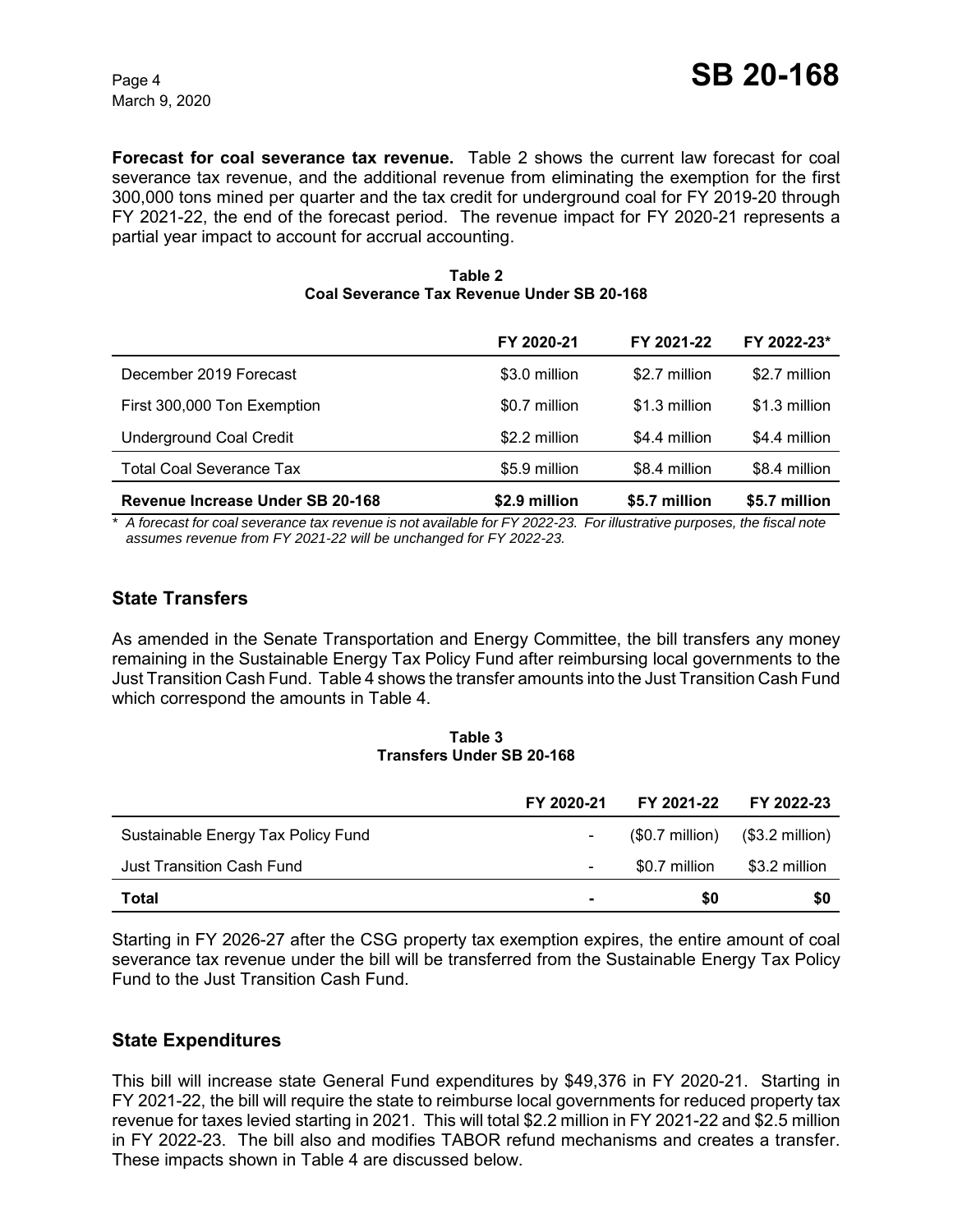**Reimbursement for local governments – Office of the State Treasurer.** The bill requires the Office of the State Treasurer to reimburse local governments for the reduction in property tax revenue. The first source of local government reimbursements is from the Sustainable Energy Tax Policy Fund, with any remaining reimbursements made from the General Fund. Table 3 shows the reduction in property tax revenue discussed in the Background and Assumptions section of the note, the revenue available in the Sustainable Energy Tax Policy Fund, and the amount remaining in the fund which will be transferred to the Just Transition Fund. In any year in which the reduction in local property tax revenue exceeds the increase in coal severance tax revenue, there will be a General Fund obligation to reimburse local governments. The state also has the obligation to reimburse local governments when there is not a TABOR surplus. The office will administer reimbursements from the fund within existing resources.

The reimbursement to local governments will no longer be required after the CSG exemption expires in 2026, eliminating that expenditure starting in FY 2026-27.

|                                                                                                       | FY 2020-21 | FY 2021-22      | FY 2022-23       |
|-------------------------------------------------------------------------------------------------------|------------|-----------------|------------------|
| Coal Severance Tax Revenue from Prior Year                                                            |            | \$2.9 million   | \$5.7 million    |
| Reimbursement to Local Governments                                                                    |            | $$2.2$ million) | $($2.5$ million) |
| <b>Amount Remaining in Sustainable Energy Tax</b><br>Policy Fund for Transfer to Just Transition Fund |            | \$0.7 million   | \$3.2 million    |

#### **Table 4 Local Government Reimbursement Under SB 20-168**

**Department of Revenue.** The bill will increase Department of Revenue expenditures by \$49,376 in FY 2020-21 only to program, test, and update database fields in the department's GenTax software system and redesign the coal severance tax form. Programming costs are estimated at \$33,750, representing 150 hours of contract programming at a rate of \$225 per hour. Costs for testing at the department are estimated at \$15,360, representing 640 hours of contract testing at a rate of \$24 per hour. The redesign of the coal severance tax form, so that taxpayers cannot claim the exemption or the credit, is estimated to cost \$266.

**Division of Property Taxation — DOLA.** The division will develop new valuation templates for locally assessed renewable energy facilities for use by county assessors, amend existing property statement forms for renewable energy properties, and develop procedures for assessing CSGs for state assessed utilities in FY 2020-21. These workload increases can be accomplished within existing resources.

**TABOR refunds.** The bill is expected to increase state obligations for TABOR refunds by \$2.9 million in FY 2020-21 and \$5.7 million in FY 2021-22. TABOR refunds are set aside in the year which the surplus is collected and paid in the following year.

The bill treats the reimbursement to local governments for the loss of property taxes under the bill as a new TABOR refund mechanism. This mechanism refunds revenue in excess of the amount required to pay for homestead exemptions and before the temporary income tax rate reduction and six-tier sales tax refund mechanisms in current law are triggered. A forecast of TABOR refund is unavailable beyond FY 2021-22.